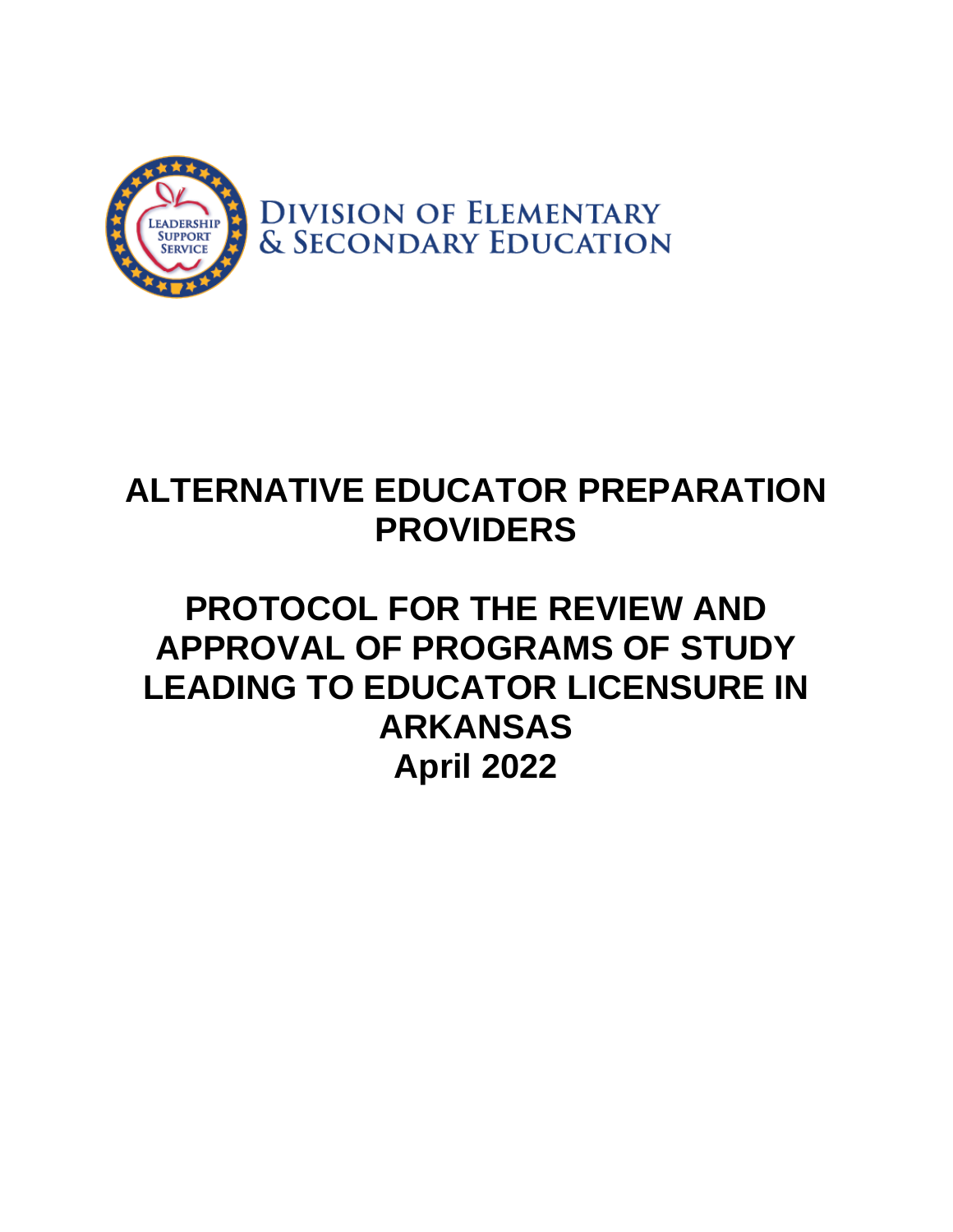#### **PROTOCOL FOR THE REVIEW AND APPROVAL OF ALTERNATIVE EDUCATOR PREPARATION PROGRAMS OF STUDY LEADING TO EDUCATOR LICENSURE IN ARKANSAS**

The Division of Elementary and Secondary Education (DESE) approval is required for any educator preparation program provider before implementing a new program of study that prepares candidates for any professional educator license in Arkansas. This protocol shall be utilized by non- IHE based educator preparation program providers intending to offer an alternative educator preparation program that leads to educator licensure. To ensure candidates comply with licensure requirements, please refer to the DESE Rules Governing [Educator Licensure a](https://dese.ade.arkansas.gov/Files/20201102105823_ADE_317_Educator_Licensure_Final.pdf)nd the DESE [Rules Governing Educator Support and](https://dese.ade.arkansas.gov/Files/20201102105845_Educator_Support_Rules_FINAL.pdf)  [Development.](https://dese.ade.arkansas.gov/Files/20201102105845_Educator_Support_Rules_FINAL.pdf) The DESE is responsible for oversight of the program review and approval process at the state level (see Ark. Code Annotated §6-11-105, §6-17-402, and §6-17- 409). Once initially approved, an educator preparation program is subject to periodic review by the DESE for compliance with state and federal requirements for educator preparation. By submitting this application, the educator preparation program provider acknowledges and understands that the DESE may schedule periodic audits or reviews that it deems necessary for continued program approval.

Programs will be required to submit a Higher Education Act (HEA) Title II Report, submit data to DESE, and submit data to Educational Testing Service (ETS). The HEA Title II Report is a national data collection of institutions and states related to teacher preparation and licensure. HEA Title II Reports can be found at [https://title2.ed.gov/.](https://title2.ed.gov/)

HEA Title II Report data is also incorporated into the DESE's Educator Preparation Provider Quality Report (EPPQR). To continuously improve the quality of educator preparation providers (EPP), the DESE works with program directors to produce this report. Information EPPs are required to submit for the EPPQR includes:

- Data submitted to HEA Title Ⅱ
	- o Program requirements
	- o Enrollment and completer numbers
	- o EPP candidates' and completers' race and gender data
	- o Program field experiences/clinical practice information
	- o Faculty data
	- o Technology information
	- o Goals regarding addressing shortage areas
- Data submitted to DESE
	- o Partnership, minority, and shortage area information
- Data submitted to ETS for Title II Pass Rate reporting:
	- o Enrollment and completer data
	- o Demographic information
	- o Candidates' and completers' licensure information

The EPPQR is published annually on the DESE's website and is used for the following purposes:

• The public may view aggregate provider and program data of EPP completers.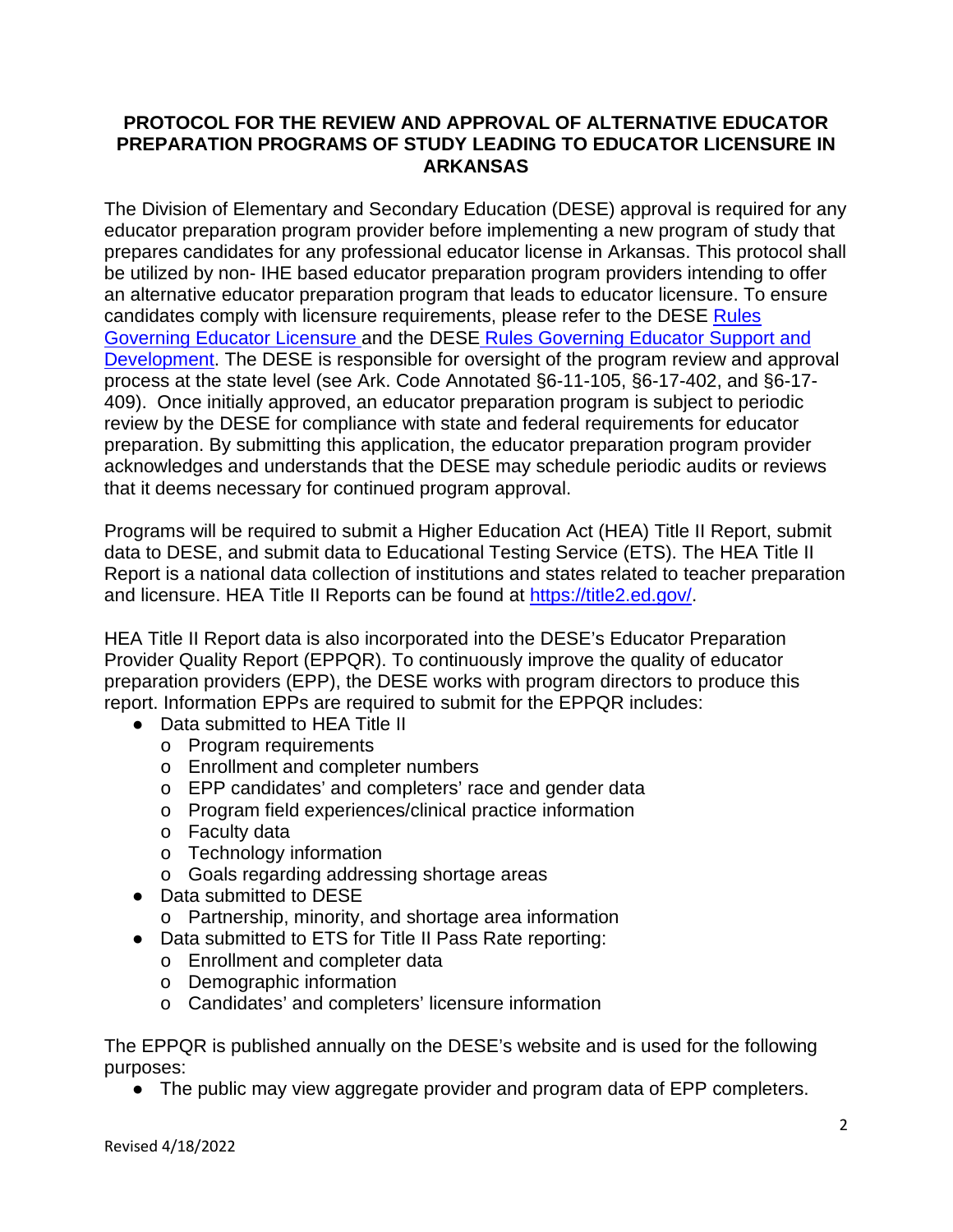- School districts and charter schools may use the report to make informed hiring decisions.
- Those interested in a career in education may use the report to make decisions regarding which program to attend.
- Institutions may use data to support continuous improvement efforts.

The EPP will be required to report to the DESE all minority graduates who have been recommended for Arkansas Educator Licensure. The report is shared with school districts to support their recruitment efforts.

If this is a new program operating as a new provider, no data will be reviewed until October of the following year for Educator Preparation Program Reports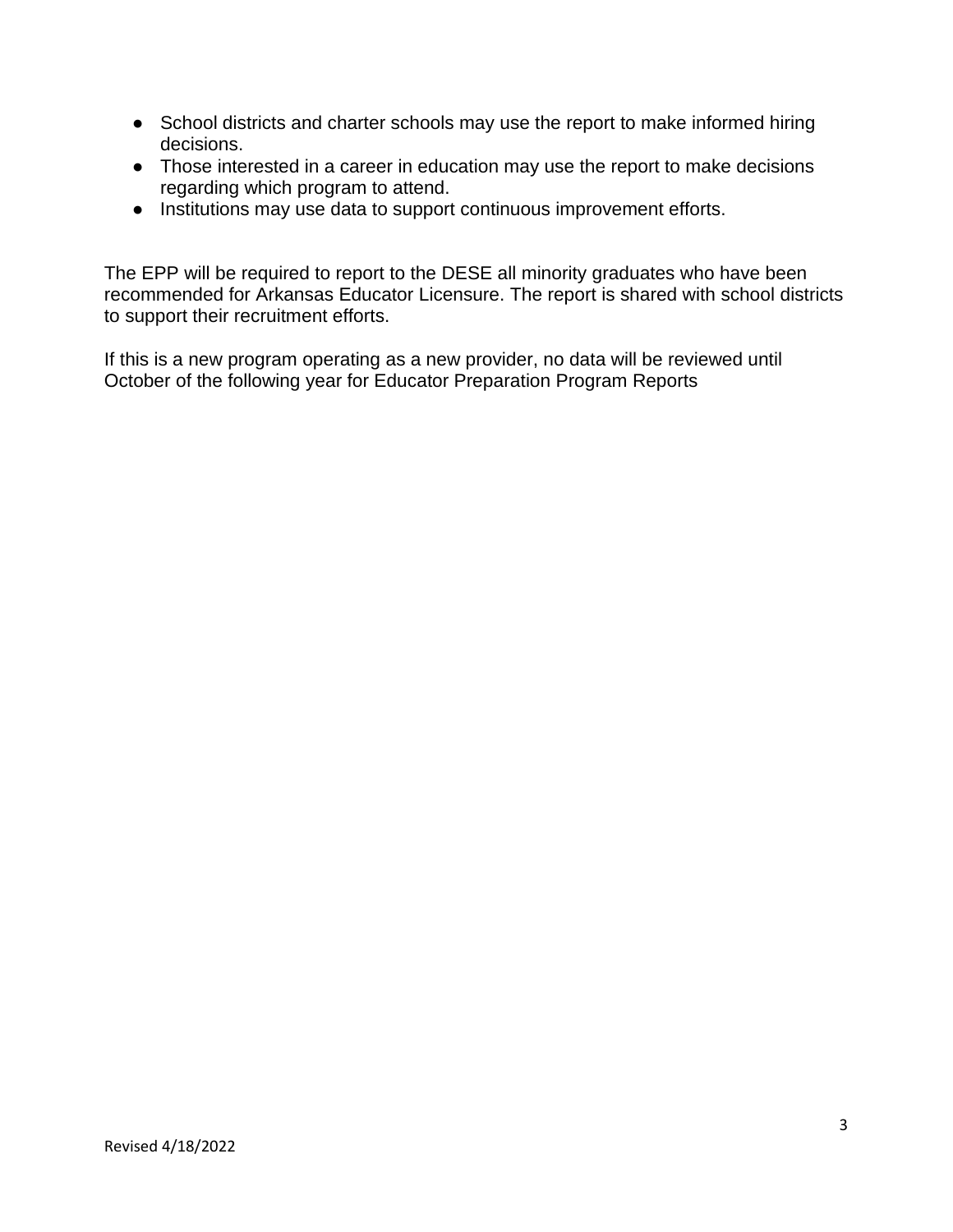#### **Section I. Procedure for approving a New Educator Licensure Program**

- 1. An educator preparation program provider seeking to offer a new program of study to prepare candidates for an educator license in Arkansas shall complete the following procedure:
	- a. Submit in writing to the DESE a letter of intent (LOI) to offer a new program for Arkansas licensure.
	- b. The DESE will send a notification of receipt to the educational provider.
	- c. The educator preparation program provider will submit an Alternative Educator Preparation Program Application (see application below) to the DESE.
		- This application must be submitted no less than six (6) months before the date the program anticipates that it will enroll students.
- 2. The DESE convenes a panel to review the program of study.
	- a. The panel is comprised of at least three (3) members from the DESE, and, if available, representatives from similar state-approved alternative educator preparation programs and/or K-12 educators.
	- b. A DESE program advisor coordinates and facilitates the work of the panel.
- 3. After the DESE receives the program application:
	- a. The DESE program advisor verifies submitted application is complete.
	- b. The DESE advisor recruits panel members.
	- c. The completed application is sent to each panel member.
	- d. The DESE facilitates an application presentation by the EPP for the panel if applicable.
	- e. The DESE program advisor sends any feedback to the educational provider and requests a response if necessary.
- 4. A decision is made as to the approval or denial of the proposed program.
	- a. If the DESE determines that the proposed program does not meet the necessary standards and requirements and does not approve the proposed program, written notification of the denial is sent to the educational provider.
	- b. If the DESE determines that the proposed program meets all necessary standards and requirements and grants initial program approval, written notification if the approval is sent to the educational provider and appropriate DESE staff.

**NOTE: The timeline for the review process is dependent on the availability and scheduling of reviewers and the time needed for responses to the panel's comments and/or requests for additional or clarifying information.**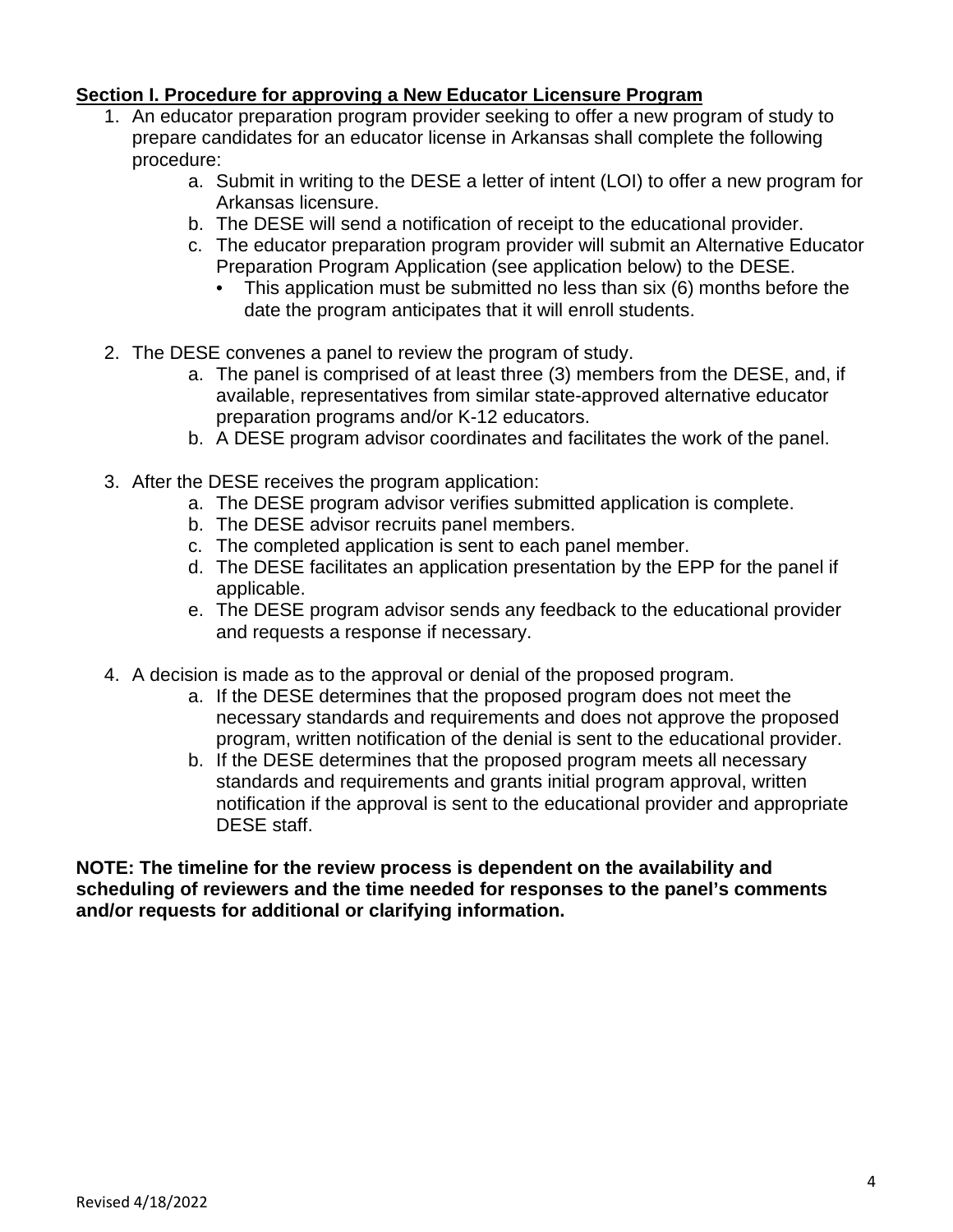#### **Section II. Revisions to Existing Educator Licensure Program**

#### **A. Conditions Requiring DESE Approval of Revisions to Existing Educator Licensure Programs**

- 1. New or revised licensure or program requirements from the DESE.
- 2. Major revisions from the EPP
	- a. Changes that involve 25% or more of a program's curriculum.
	- b. Changes that lead to a different grade range of licensure being awarded.
	- c. Changes in the program's delivery structure (e.g. converting 50% or more of the courses in a program from a traditional format to a distance learning technology format).
- 3. Minor Revisions from EPP
	- a. Changes involving less than 25% of a program's curriculum.
	- b. Changes to the entry or exit requirements of a program.
	- c. Changes in the delivery structure involve less than 50% of the program's curriculum.

#### **B. Procedure for Approving Program Revisions**

- 1. An EPP seeking to revise an approved program of study for educator licensure submits the Program Proposal for Revised Programs to the DESE.
- 2. The DESE reviews the proposed revisions and the supporting documentation submitted by the EPP. A panel review is usually not required. Additional or clarifying information may be requested.
- 3. The DESE program advisor will work with the EPP to establish a timeline for revision.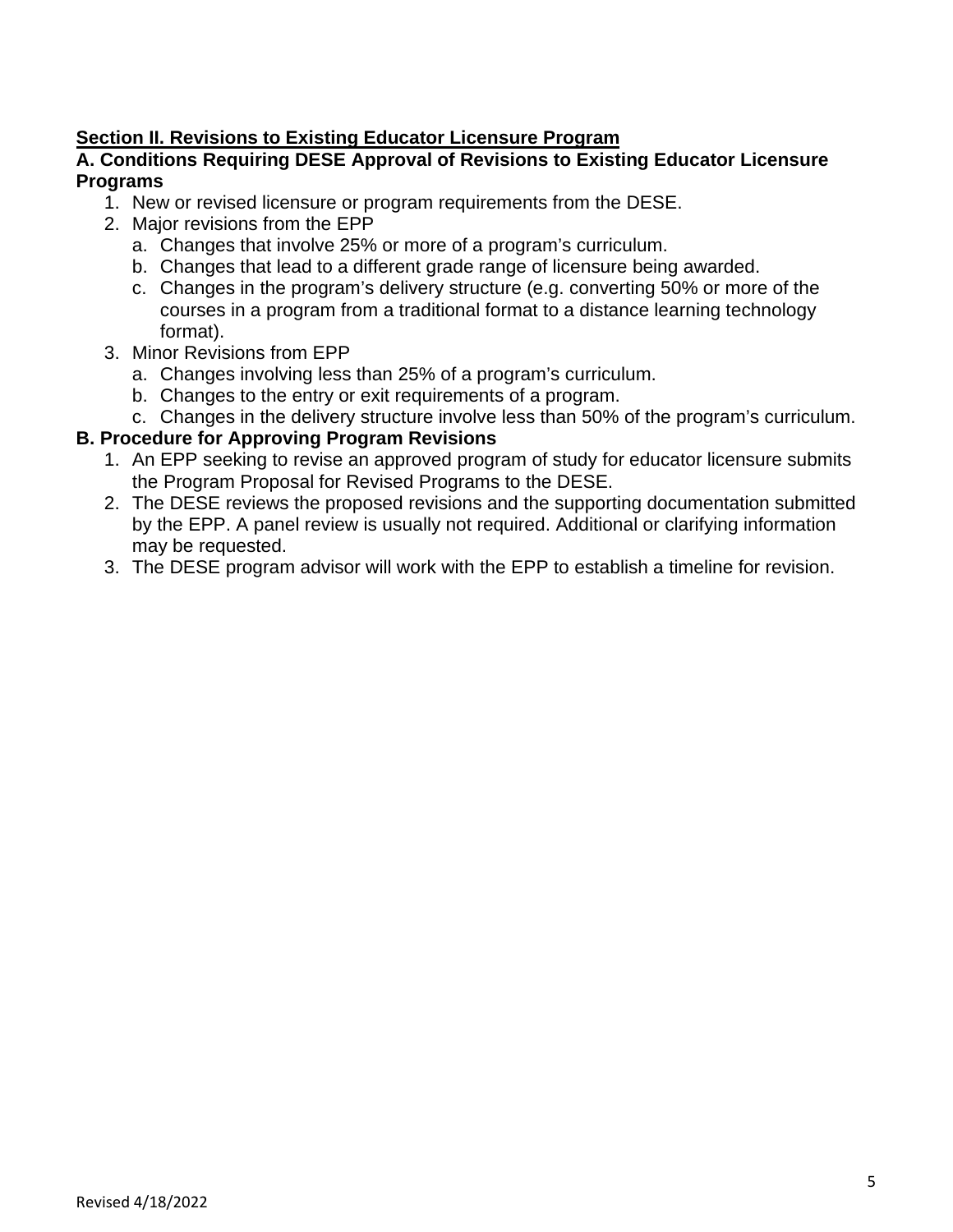

#### **Alternative Educator Preparation Licensure Program Application COVERSHEET**

| <b>Program Name:</b>                             | <b>Date</b><br>Submitted: |
|--------------------------------------------------|---------------------------|
| Address:                                         | Website:                  |
| <b>Program Contact:</b>                          | <b>Position/Title:</b>    |
| Phone:                                           | Email:                    |
| <b>Additional Program Contact:</b><br>(optional) | <b>Position/Title:</b>    |
| Phone:                                           | Email:                    |

Indicate the licensure area(s) for which candidates will be prepared:

Area(s)

**The proposal is for:**

**New Educator First-time Licensure Program** (Complete Section A)

**New Educator Endorsement Licensure Program (Complete Section B)** 

**Revision to an Approved Licensure Program** (Complete Section C)

**\_\_\_\_ Deletion of an Existing Program** (Complete Section)

Indicate the portion of the proposed program to be delivered via distance learning technology (online).\_\_\_\_\_%

Proposed program starting date:

Will this program be offered at more than one site? Yes No

If yes, list the sites where the program will be offered.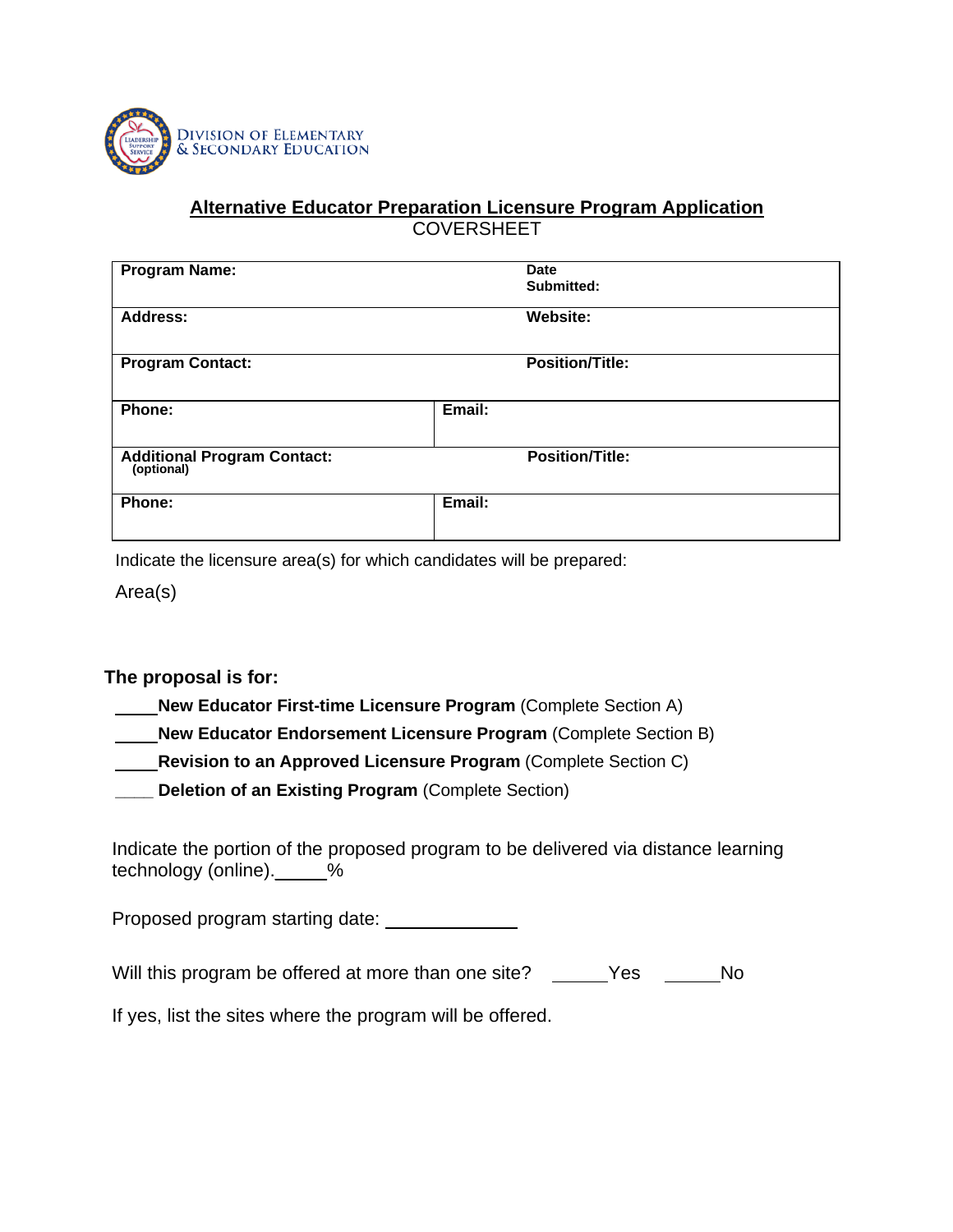## **A. New Program for First-time Licensure**

Proposals for new programs should be prepared as Microsoft Word or PDF documents with each section clearly identified, appropriately labeled, and paginated. The educator preparation program provider shall submit applications to the DESE electronically. Applications shall include the following components:

- 1. Cover Sheet
- 2. Needs Summary
	- a. Provide a brief statement of the program's purpose, mission, and/or goals.
	- b. What is the organizational structure of the program, and how does it support the achievement of the mission and/or goals?
	- c. Explain the need for the program with supporting data, such as data from supply and demand studies, institutional surveys, or requests from individuals.
	- d. Provide estimates of the number of candidates expected to enter and complete the proposed program each year for five years.
- 3. Institutional or Governance Approval:
	- a. Briefly describe the provider's educator preparation program approval process.
	- b. Provide official documentation, including signatures, showing approval was granted by all appropriate authorizing entities outlined above. If approval has not been granted, indicate when approval is expected.
- 4. Program Description
	- a. Provide a general description of the program two to three paragraphs in length. Include the following:
		- i.Describe the provider offering the educator preparation program.
		- ii.Identify the availability of any specific or special needs that are essential to the program, such as science laboratories, special equipment, or specific technology.
		- iii.What strategies does the program employ to build and select a pool of highquality, diverse applicants? Include information on recruitment strategies and the selection process.
		- iv.If any courses/modules or academic support services will be provided by other institutions or organizations, include a copy of the signed Memorandum of Understanding (MOU) that outlines the responsibilities of each party and the effective dates of the agreement.
		- v.Describe the delivery method of instruction for courses/modules. Include.
			- Describe the learning management system used to deliver the courses/modules if offered via distance learning technology.
			- Describe methods of course delivery (synchronous, asynchronous, fully online, and/or hybrid experiences).
	- b. Describe the timeline for the program.
		- i.Indicate at what point a student will be officially admitted into the program.
		- ii.Indicate the start date for a cohort and the latest a candidate can enroll in the program and still be considered part of the cohort.
		- iii.Describe plans for supporting candidates during the clinical component and/or during the employment component of the program.
		- iv.Indicate when a candidate must be employed as a teacher to continue in the program, if applicable.
		- v.Explain the procedures when a teacher is not continuously employed throughout the program.
		- vi.How often will the program communicate with districts, principals, and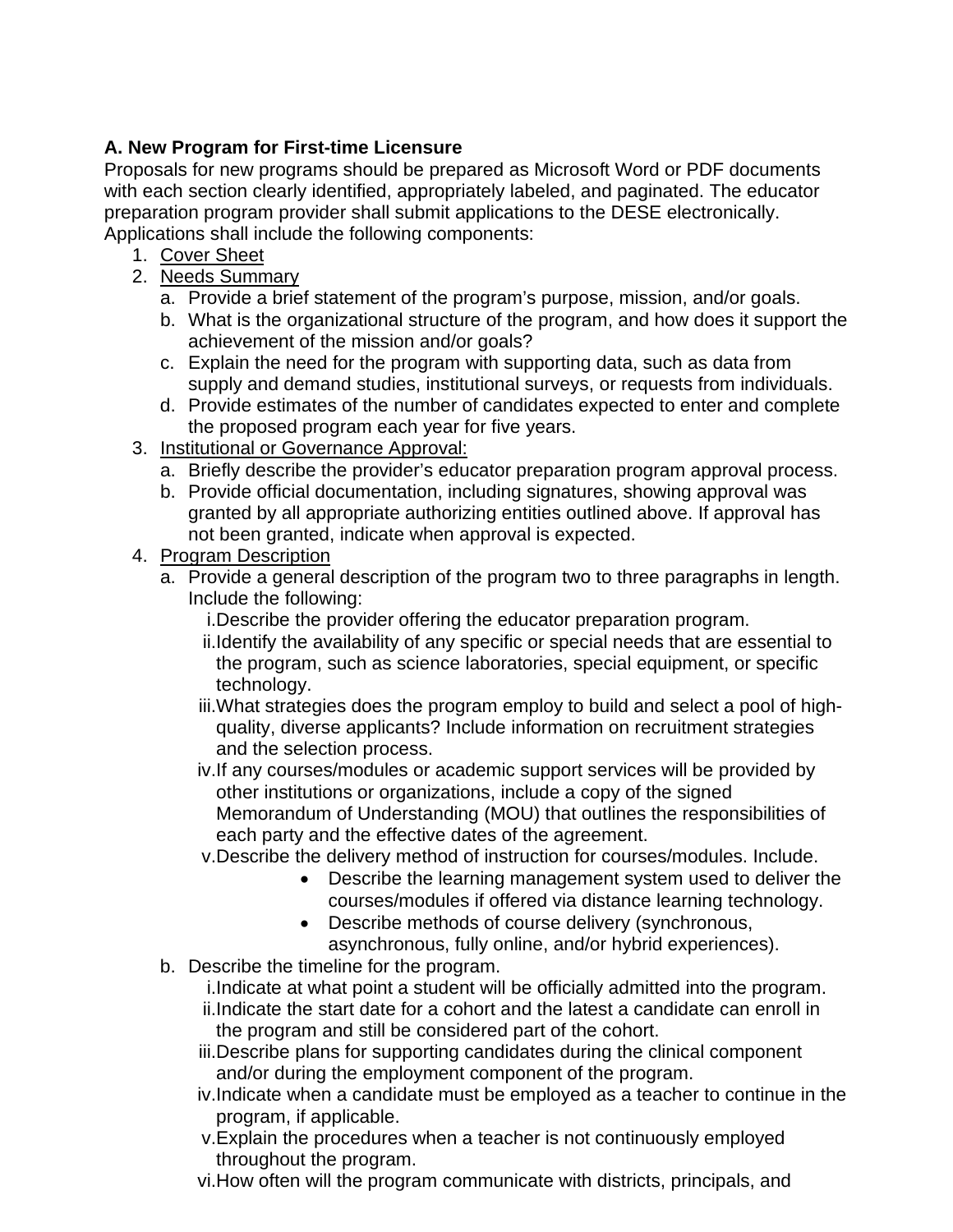mentors regarding candidate performance and professional development?

- c. Describe the financial structure of the program.
	- i.Describe the available human, fiscal, and physical resources available to support the program.
	- ii.Include an estimated budget of anticipated expenditures.
	- iii.Describe how the program will collect and account for candidates' program fee payments, a receipt for fee payments, and any refunds that might be due to candidates.
	- iv.Describe what financial aid, if any, is available to candidates in the program (TEACH Grants, AmeriCorps, Title IV Financial Aid, Arkansas-specific grants or scholarships, institution/provider financial assistance, other, N/A).
- d. Provide a copy of the plan of study for the program.
- e. Provide a copy of any policies and practices publications for students, facilitators/faculty, and staff.
- f. Provide curriculum [matrices](https://dese.ade.arkansas.gov/Offices/educator-effectiveness/educator-preparation-programs-in-arkansas/matrix-templates-for-course-alignment) that show the alignment of the program's prescribed professional education courses/modules and experiences with the [Arkansas Teaching Standards](https://dese.ade.arkansas.gov/Files/20201105140006_Arkansas_Teaching_Standards_2012.pdf) and the [Teacher Excellence and Support System](https://dese.ade.arkansas.gov/Files/20201105140022_FINAL_TESS_Competencies_12-2017.pdf)  [\(TESS\)](https://dese.ade.arkansas.gov/Files/20201105140022_FINAL_TESS_Competencies_12-2017.pdf).
- g. Provide documentation that the program includes a curriculum that addresses the following requirements established by Arkansas statutes governing educator preparation and the DESE Rules Governing Educator Licensure. The training may be embedded within the program of study or completed through Arkansas IDEAS as available. (Arkansas Internet Delivered Education for Arkansas Schools (IDEAS) is online professional development approved by the Division of Elementary and Secondary Education (DESE) and available to educators and preservice teachers. Access to Arkansas IDEAS is available once Arkansas-approved background checks are complete.
	- i. The Code of Ethics for Arkansas Educators
		- Preservice teachers are held to the Code of Ethics for Arkansas **Educators** 
			- For preservice teachers to receive a Provisional License, documentation of the successful completion of the professional educator ethics training identified by rules of the state board must be provided, under Ark. Code Ann. § 6-17-409
	- ii. Child maltreatment, under Ark. Code Ann. § 6-61-133
	- iii. Family and Community Engagement, under Ark. Code Ann. §6-15-1705
	- iv. Teen suicide and Bullying Awareness and Prevention, under Ark. Code Ann. §6-17-708
	- v. Dyslexia professional awareness of the characteristics of dyslexia and evidence-based interventions and accommodations for dyslexia, under Ark. Code Ann. § 6-41-609
	- vi. Human trafficking awareness, under Ark. Code Ann. § 6-17-710
	- vii. 45-hour professional development in Arkansas History offered through ArkansasIDEAS (only for proposals for K-6, middle childhood social studies (4- 8), or secondary social studies (7-12)). Ark. Code Ann.§6-17- 418
	- viii. Professional Learning Communities
- h. Science of reading instruction, Ark. Code Ann. § 6-17-402 and 6-17-429
	- Programs leading to Elementary Education K-6 and Special Education K-12 should submit syllabi/module descriptions showing objective alignment to the [Foundations of Reading Competencies-Proficiency Level.](https://dese.ade.arkansas.gov/Files/20201105155815_Proficiency_Level_SoR_for_Alt_Routes_06_15_18.pdf) The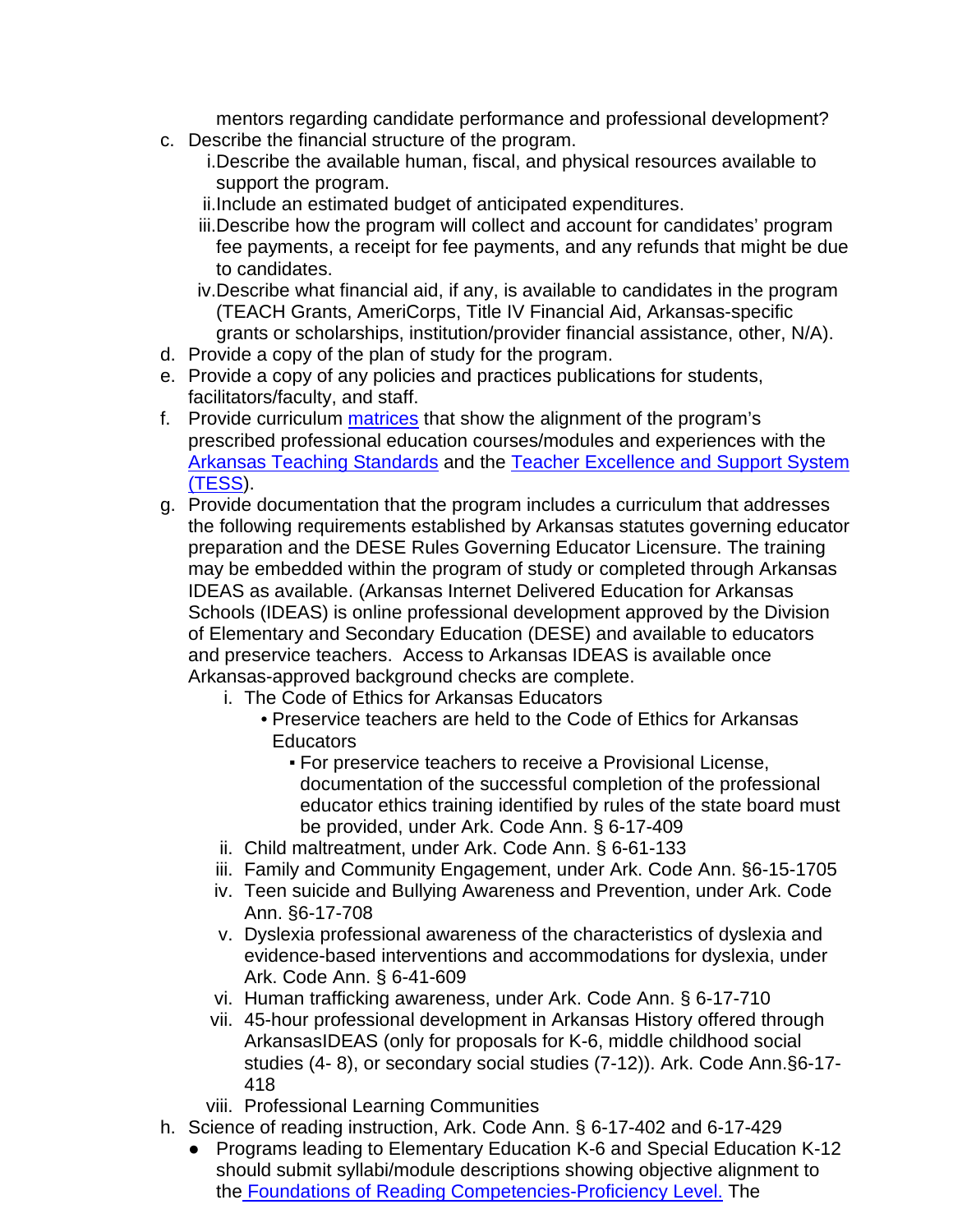connection between objective and competency should occur in the syllabus/module description itself.

- Programs leading to licensure areas other than Elementary Education K-6 or Special Education K-12 should present evidence of alignment to the [Science](https://dese.ade.arkansas.gov/Files/20201105152410_Awareness_Level_SoR_002_07_25_18.pdf) [of Reading Competencies-Awareness Level.](https://dese.ade.arkansas.gov/Files/20201105152410_Awareness_Level_SoR_002_07_25_18.pdf) **Note: DESE-approved prescribed pathways for awareness are aligned to the awareness level competencies.**
- i. Provide all syllabi that include course/modules descriptions, clock hours per module, and mode of delivery for all courses/modules prescribed in the proposed program.
	- i. Syllabi should include objectives that align with Arkansas Teaching Standards (ATS) and the Teacher Excellence and Support System (TESS) framework.
	- ii. Syllabi should include a description of methods/assessments used to determine if a candidate has successfully met the learning objectives.
- j. Describe competencies expected of program candidates regarding their knowledge and use of educational technology. (Competencies should reflect the International Society for Technology in Education (ISTE) [Standards for](https://www.iste.org/standards/iste-standards-for-teachers)  [Educators\)](https://www.iste.org/standards/iste-standards-for-teachers)
- k. Describe how mastery of knowledge, skills, and pedagogy are assessed throughout the program.
	- i. Detail all transition points.
	- ii. Provide samples of the methods/assessments and their scoring rubrics.
	- iii. Indicate the relative places within the program where the assessments occur, including state licensure assessments.
	- iv. Describe how TESS is used during the program. If TESS is not used, provide detailed information on the system of support, development, and appraisal of teacher performance and verification used.
	- v. Explain how data from the assessments will be collected and used for program improvement.
- l. Describe the field experiences and/or culminating experience required for the candidates in the program, including the settings in which the experiences will be accomplished.
	- i. The amount of time (e.g., clock hours, weeks, etc.) that candidates are expected to participate in each of the experiences.
	- ii. Plans for supporting candidates during the clinical component and/or during the employment component of the program.
- 5. Program Placement Procedures

Describe steps taken to ensure candidates are assigned a qualified mentor teacher or to recruit and select a strong cooperating teacher.

6. Program Partnerships

Describe formal and informal partnerships with entities external to the provider where candidates fulfill field experiences/clinical practice requirements.

- a. Include the length of the relationship, how it is formed, how it is structured, and the roles and responsibilities of the provider and each partner.
- b. Include documentation that these partnerships are operational and on how they operate, including evidence of mutually agreed upon expectations for candidate entry, activities, and exit.
- c. Include evidence that the program is preparing educators to meet the needs of Arkansas schools.
- d. Include documentation that partners collaborate to select, prepare, evaluate,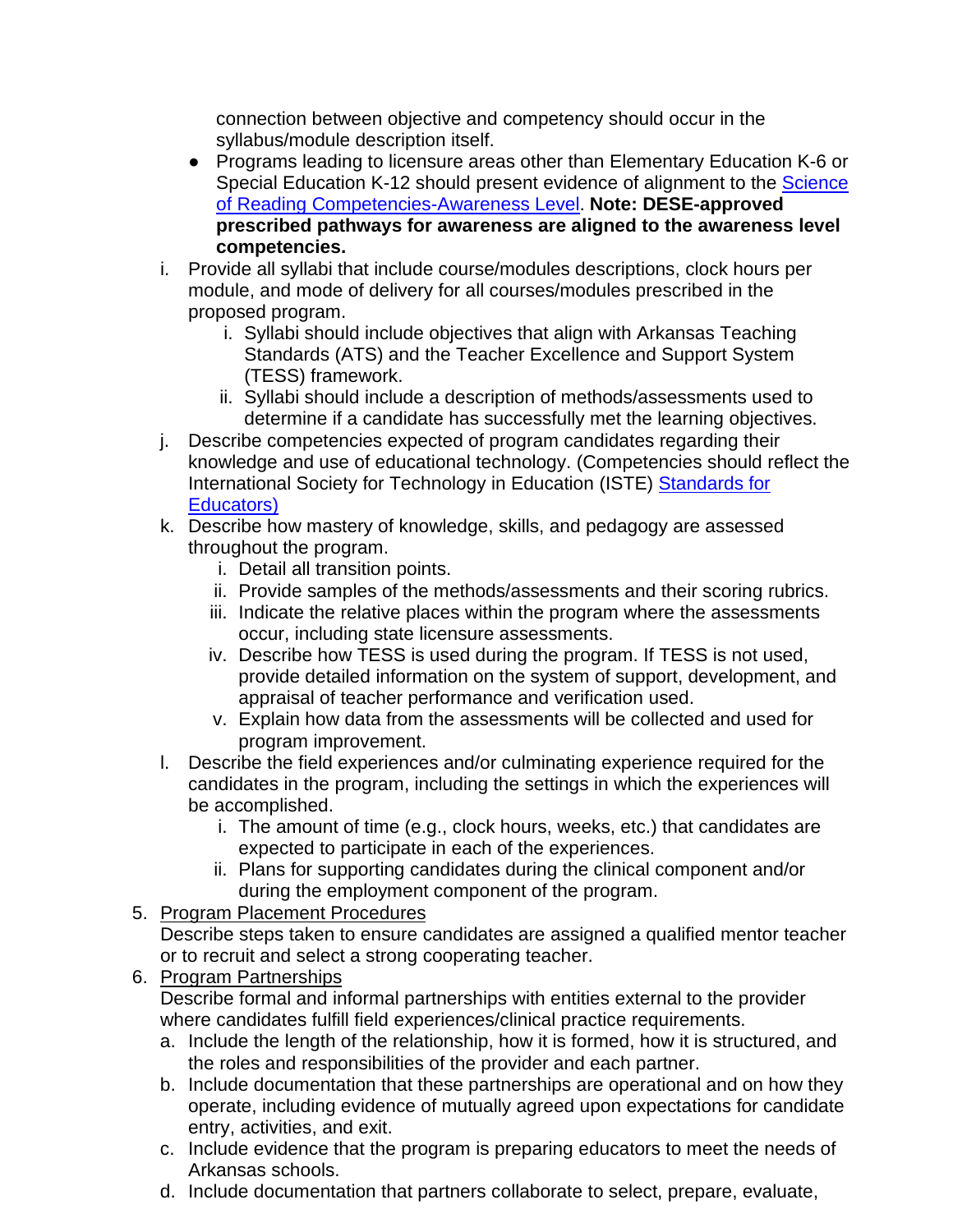support, and retain clinical educators who can serve as models of effective practice and have the skills to supervise candidates.

- 7. Admission Requirements
	- a. Indicate requirements for admission into the program, such as a basic skills assessment, GPA, disposition assessments, letters of recommendation, demonstration of English proficiency, prerequisite coursework, and any other program requirements.
	- b. Provide a summary of the admission procedures, such as application submission, curriculum plan submission, or committee interview.
- 8. Retention Procedures
	- a. Describe any mid-program benchmarks or transition points for evaluating candidates in the program. What checkpoints are in place to ensure candidates meet program expectations before receiving a recommendation for licensure?
	- b. Describe any intervention strategies, such as advising, mentoring, or tutoring to be employed to assist candidates who struggle to succeed in the program. The program is expected to have more than one strategy for assisting candidates.
	- c. Describe the procedures for placing candidates on probation, including how districts/schools are informed when a candidate is placed on probation during the teaching component of the program.
	- d. Describe the procedures for dismissing candidates from the program, including how districts/schools are informed when a candidate is removed from a program during the teaching component of the program.
- 9. Exit Requirements
	- a. List program exit criteria, such as final assessments, performances, or portfolio preparation.
	- b. Define requirements for each of the following:
		- i. When a licensure officer will recommend a candidate for Arkansas licensure.
		- ii. When a candidate is considered a program completer.
- 10.Candidate Follow-Up Procedures

Describe the program's plan for obtaining and reporting data from program graduates.

11.Faculty

Provide a roster of all faculty/facilitators who teach or supervise candidates in the program, including adjunct faculty. The roster should indicate their highest degrees, professional experience, educator licensure areas, and course/module assignments. If supervising candidates, verify training in the system of support, development, and appraisal of teacher performance (e.g. TESS) used.

- 12.Data
	- a. Explain methods/procedures in place to ensure the program will comply with reporting data to HEA Title II, DESE, and ETS.
	- b. Explain what additional program impact and candidate outcome data will be collected to determine program effectiveness, and how the program will collect the data.
	- c. Include any additional context or information needed to explain the data trends for the program.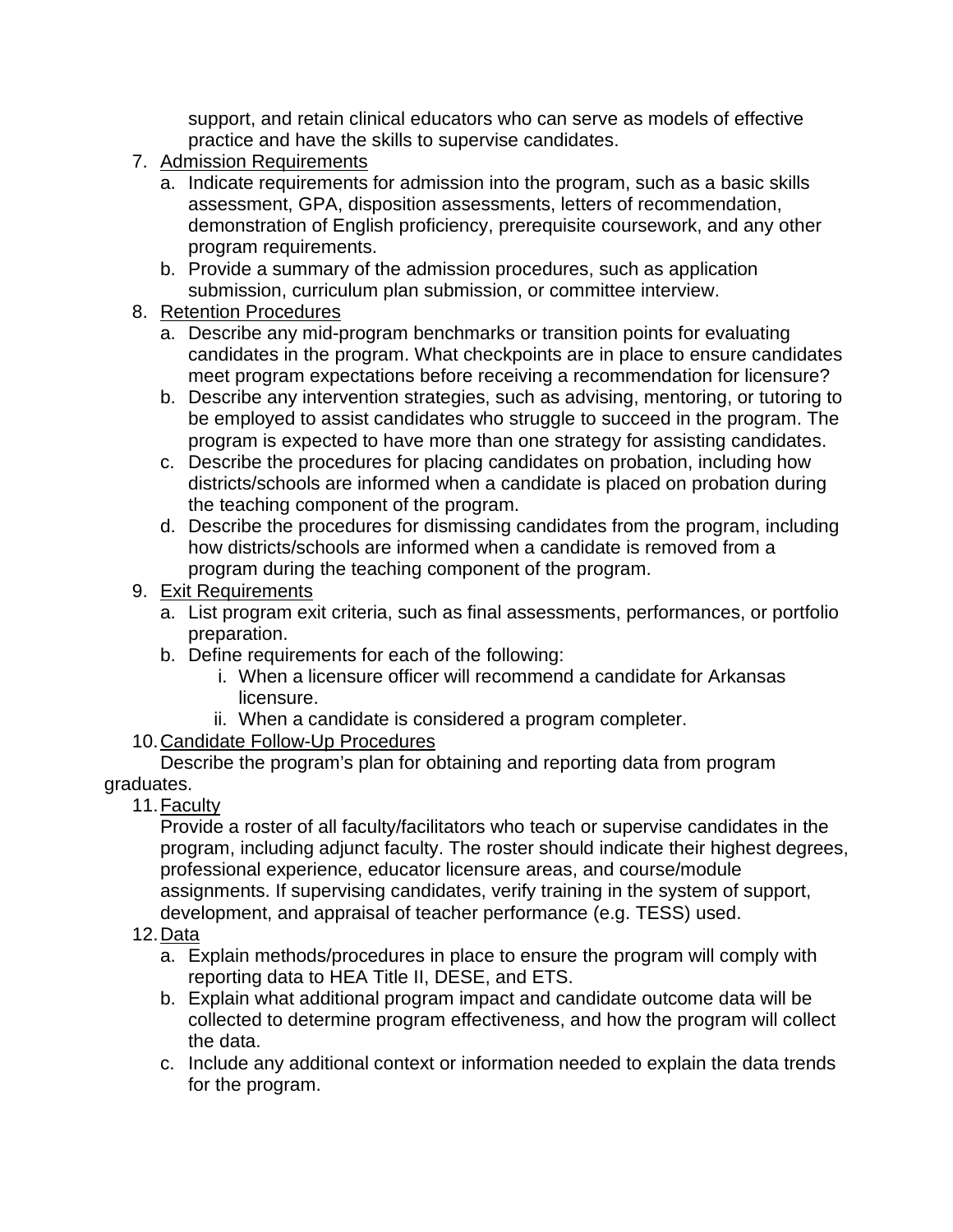## **A. New Program for Licensure Endorsement**

Proposals for new programs should be prepared as Microsoft Word or PDF documents with each section clearly identified, appropriately labeled, and paginated. The educator preparation program provider shall submit applications to the DESE electronically. Applications shall include the following components:

- 1. Cover Sheet
- 2. Needs Summary
	- a. Provide a brief statement of the program's purpose, mission, and/or goals.
	- b. What is the organizational structure of the program, and how does it support the achievement of the mission and/or goals?
	- c. Explain the need for the program with supporting data, such as data from supply and demand studies, institutional surveys, or requests from individuals.
	- d. Provide estimates of the number of candidates expected to enter and complete the proposed program each year for five years.
- 3. Institutional or Governance Approval:
	- a. Briefly describe the institution's educator preparation program approval process.
	- b. Provide official documentation, including signatures, showing approval was granted by all appropriate authorizing entities outlined above. If approval has not been granted, indicate when approval is expected.
- 4. Program Description
	- a. Provide a general description of the program two to three paragraphs in length. Include the following:
		- i. Describe the provider offering the educator preparation program.
		- ii. Identify the availability of any specific or special needs that are essential to the program, such as science laboratories, special equipment, or specific technology.
		- iii. What strategies does the program employ to build and select a pool of high-quality, diverse applicants? Include information on recruitment strategies and the selection process.
		- iv. If any courses/modules or academic support services will be provided by other institutions or organizations, include a copy of the signed. Memorandum of Understanding (MOU) that outlines the responsibilities of each party and the effective dates of the agreement.
		- v. Describe the delivery method of instruction for courses/modules. Include.
			- Describe the learning management system used to deliver the courses/modules if offered via distance learning technology.
			- Describe methods of course delivery (synchronous, asynchronous, fully online, and/or hybrid experiences).
	- b. Describe the timeline for the program.
		- i. Indicate at what point a student will be officially admitted into the program.
		- ii. Indicate the start date for a cohort and the latest a candidate can enroll in the program and still be considered part of the cohort.
		- iii. Describe plans for supporting candidates during the clinical component and/or during the employment component of the program.
		- iv. Explain the procedures when a teacher is not continuously employed throughout the program.
		- v. How often will the program communicate with districts, principals, and mentors regarding candidate performance and professional development?
	- c. Describe the financial structure of the program.
		- i. Describe the available human, fiscal, and physical resources available to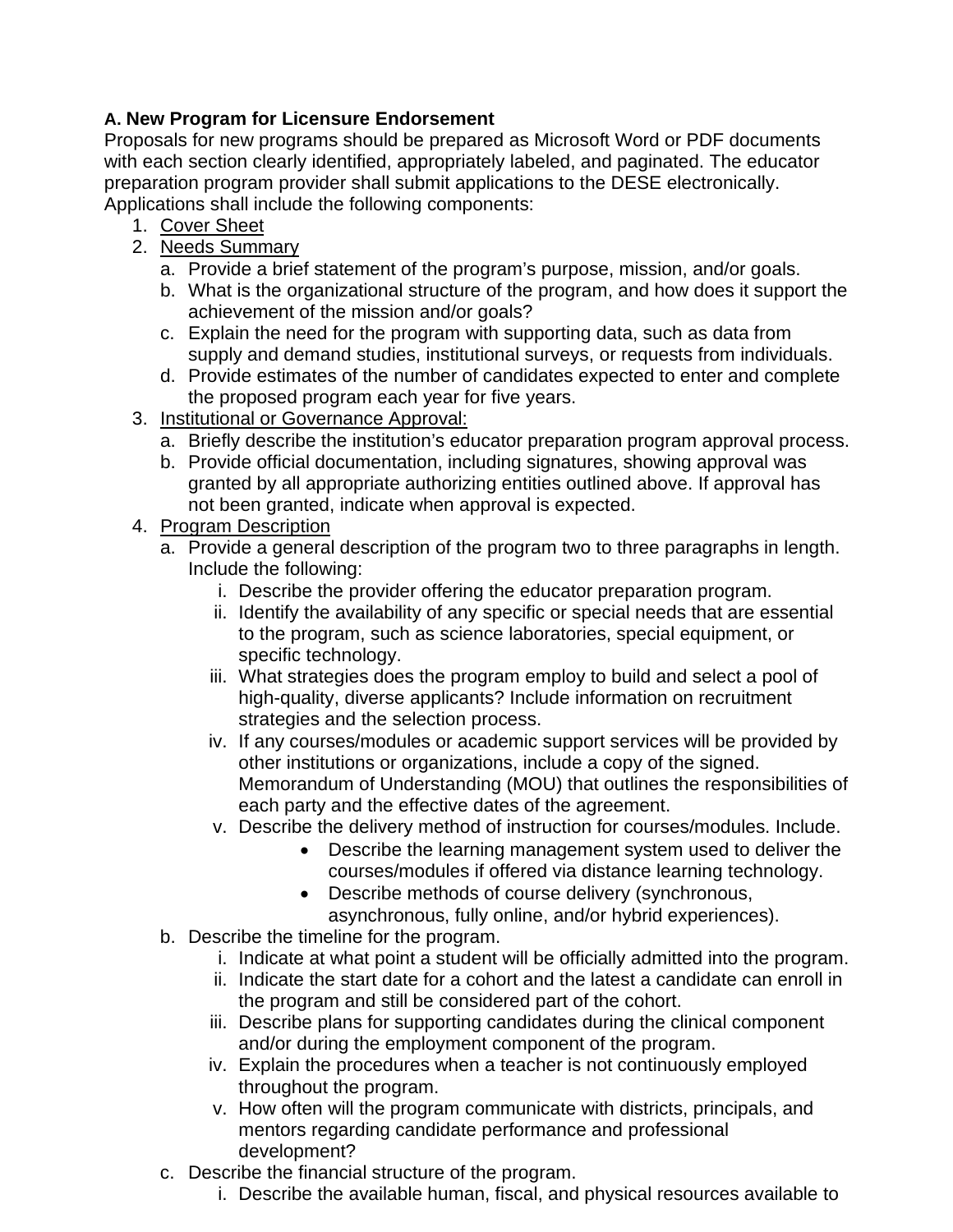support the program.

- ii. Include an estimated budget of anticipated expenditures.
- iii. Describe how the program will collect and account for candidates' program fee payments, a receipt for fee payments, and any refunds that might be due to candidates.
- iv. Describe what financial aid, if any, is available to candidates in the program (TEACH Grants, AmeriCorps, Title IV Financial Aid, Arkansasspecific grants or scholarships, institution/provider financial assistance, other, N/A).
- d. Provide a copy of the plan of study for the program.
- e. Provide a [curriculum matrix](https://dese.ade.arkansas.gov/Offices/educator-effectiveness/educator-preparation-programs-in-arkansas/matrix-templates-for-course-alignment) that shows course alignment with the current corresponding [Arkansas Educator Competencies](https://dese.ade.arkansas.gov/Offices/educator-effectiveness/educator-preparation-programs-in-arkansas/arkansas-educator-competencies) for the content area or category of licensure.
- f. Programs leading to licensure areas other than Elementary Education K-6 or Special Education K-12 should present evidence of alignment to the Science of Reading Competencies-Awareness Level. **Note: DESE-approved prescribed pathways for awareness are aligned to the awareness level competencies.**
- g. An educational leadership program that leads to an administrator's license should provide documentation outlining how the LEADS Framework is used in the program of study.
- h. Provide all syllabi that include course/modules descriptions, clock hours per module, and mode of delivery for content courses listed on the submitted curriculum matrix.
	- i. Syllabi should include objectives that align with the appropriate TESS/LEADS framework and Educator Competencies.
	- ii. Syllabi should include a description of methods/assessments used to determine if a candidate has successfully met the learning objectives.
- i. Describe how mastery of knowledge, skills, and pedagogy are assessed throughout the program.
	- i. Detail all transition points.
	- ii. Provide samples of the methods/assessments and their scoring rubrics.
	- iii. Indicate the relative places within the program where the assessments occur, including state licensure assessments
	- iv. Explain how data from the assessments will be collected and used for program improvement.
- j. Describe the field experiences and/or culminating experience required for the candidates in the program, including the settings in which the experiences will be accomplished.
	- i. The amount of time (e.g., clock hours, weeks, etc.) that candidates are expected to participate in each of the experiences.
	- ii. Plans for supporting candidates during the clinical component and/or during the employment component of the program.

a. An educational leadership preparation program that leads to an administrator's license should include methods for ensuring clinical educators are LEADS trained.

iii. An educational leadership preparation program that leads to an administrator's license should require internship experiences that include site-based and in-person interaction among school supervisors, program faculty, and candidates.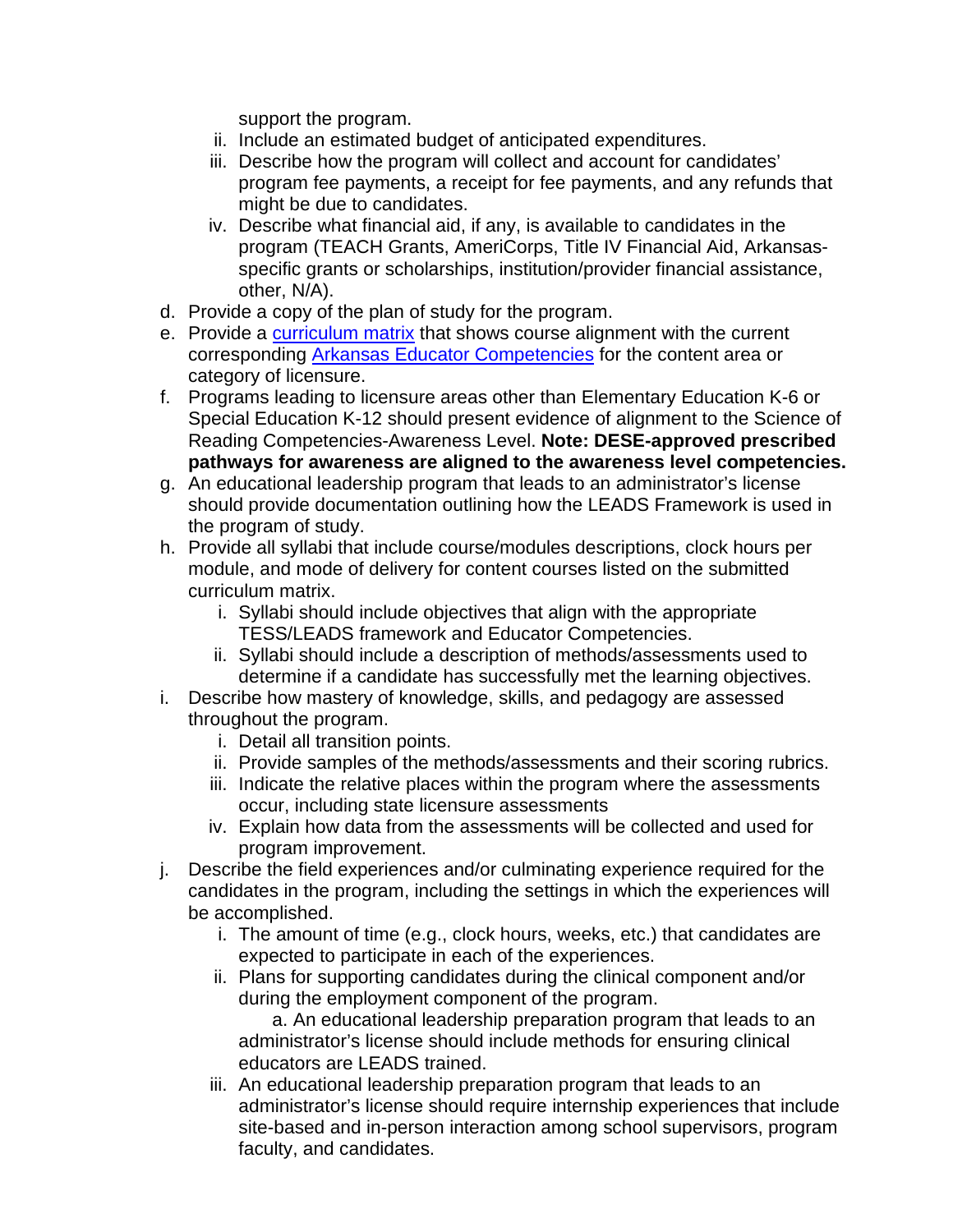5. Program Placement Procedures

Describe steps taken to ensure candidates are assigned a qualified mentor teacher or to recruit and select a strong cooperating teacher.

- 6. Program Partnerships Describe formal and informal partnerships with entities external to the provider where candidates fulfill field experiences/clinical practice requirements.
	- a. Include the length of the relationship, how it is formed, how it is structured, and the roles and responsibilities of the provider and each partner.
	- b. Include documentation that these partnerships are operational and on how they operate, including evidence of mutually agreed upon expectations for candidate entry, activities, and exit.
	- c. Include evidence that the program is preparing educators to meet the needs of Arkansas schools
	- d. Include documentation that partners collaborate to select, prepare, evaluate, support, and retain clinical educators who can serve as models of effective practice and have the skills to supervise candidates
- 7. Admission Requirements
	- a. Indicate requirements for admission into the program, such as a basic skills assessment, licensure requirement, GPA, disposition assessments, letters of recommendation, demonstration of English proficiency, prerequisite coursework, and any other program requirements.
	- b. Provide a summary of the admission procedures, such as application submission, curriculum plan submission, or committee interview.
	- c. An educational leadership program that leads to an administrator's license should provide the following:
		- i. A description of the method for interviewing as an admission requirement.
		- ii. A description of how candidates will show evidence of teacher
			- effectiveness before admission. Examples include, but are not limited to: • Verification from the applicant's superintendent that the applicant is
				- performing at the level of an Effective Teacher, or an equivalent measure if the applicant is not employed by an Arkansas public school
				- Portfolio showing evidence of ability to raise student achievement
				- National Board Certified Teacher (NBCT)
				- Micro-credential that demonstrates teacher effectiveness
	- d. A description of how candidates will show evidence of leadership abilities before admission. Examples include, but are not limited to:
		- Graduation from a DESE recognized or approved teacher leader academy, institute, or program
		- Portfolio showing evidence of adult leadership activities
		- Micro-credential in an identified area of leadership
		- Performance assessment
- 8. Retention Procedures
	- a. Describe any mid-program benchmarks or transition points for evaluating candidates in the program. What checkpoints are in place to ensure candidates meet program expectations before receiving a recommendation for licensure?
	- b. Describe any intervention strategies, such as advising, mentoring, or tutoring to be employed to assist candidates who struggle to succeed in the program. The program is expected to have more than one strategy for assisting candidates.
	- c. Describe the procedures for placing candidates on probation, including how districts/schools are informed when a candidate is placed on probation during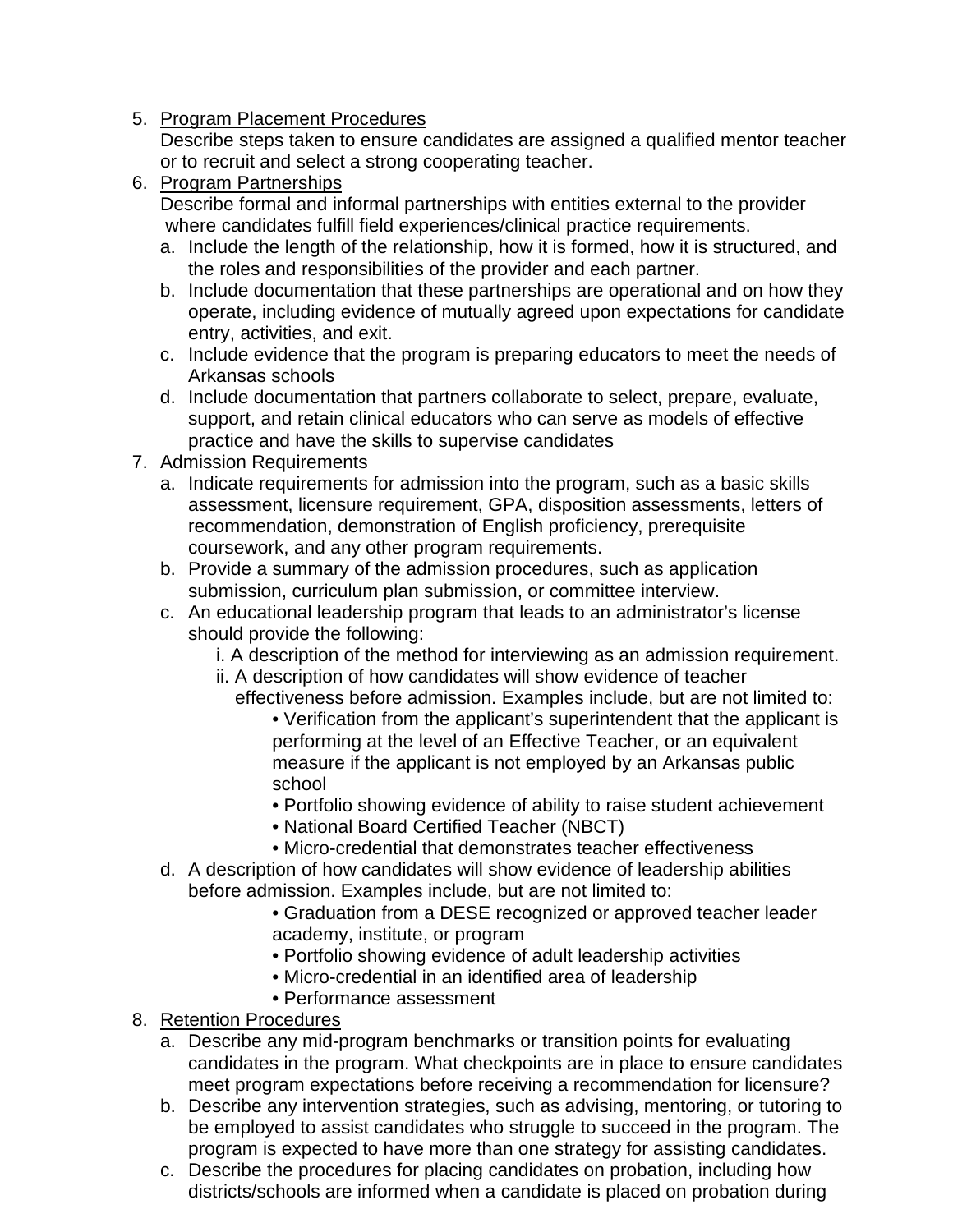the teaching component of the program.

- d. Describe the procedures for dismissing candidates from the program, including how districts/schools are informed when a candidate is removed from a program during the teaching component of the program.
- 9. Exit Requirements
	- a. List program exit criteria, such as final assessments, performances, or portfolio preparation.
	- b. Define requirements for each of the following:
		- i. When a licensure officer will recommend a candidate for Arkansas licensure.
		- ii. When a candidate is considered a program completer.
- 10.Candidate Follow-Up Procedures

Describe the program's plan for obtaining and reporting data from the program graduates.

11.Faculty

Provide a roster of all faculty/facilitators who teach or supervise candidates in the program, including adjunct faculty. The roster should indicate their highest degrees, professional experience, educator licensure areas, and course/module assignments.

- 12. Evaluation and Assessment
	- a. Describe how the institution reviews the effectiveness of its distance learning technology programs.
	- b. Describe how assessment activities related to distance delivery are integrated into the institutional assessment process.

## **C. Revisions to an Existing Program**

Proposals for revising existing programs should be prepared with each section identified, appropriately labeled, and paginated. Proposals should be submitted electronically and include the following components:

- 1. Coversheet
- 2. Rationale

Explain the reason for and a description of the proposed revision(s).

- 3. Institutional or Governance Approval **(Only for Major Revisions)** Provide official documentation, including signatures, showing approval was granted
	- by all appropriate authorizing entities. If approval has not been granted, indicate when approval is expected.
- 4. Documentation of Revisions
	- a. Changes to Program of Study.
		- i. Submit the current program of study and the proposed program. Indicate where the change(s) occur.
		- ii. Provide all revised/new syllabi/module descriptions

a. Syllabi should include objectives that align with the appropriate TESS/LEADS framework and Educator Competencies.

b. Syllabi should include a description of methods/assessments used to determine if a candidate has successfully met the learning objectives.

c. Programs leading to Elementary K-6 and Special Education K-12 should submit syllabi/modules descriptions showing objective alignment to the [Foundations of Reading Competencies-Proficiency](https://dese.ade.arkansas.gov/Files/20201105155815_Proficiency_Level_SoR_for_Alt_Routes_06_15_18.pdf)  [Level.](https://dese.ade.arkansas.gov/Files/20201105155815_Proficiency_Level_SoR_for_Alt_Routes_06_15_18.pdf)

- b. Changes to Admission/Exit Requirements
	- i. Indicate any changes to admissions/exit requirements of the program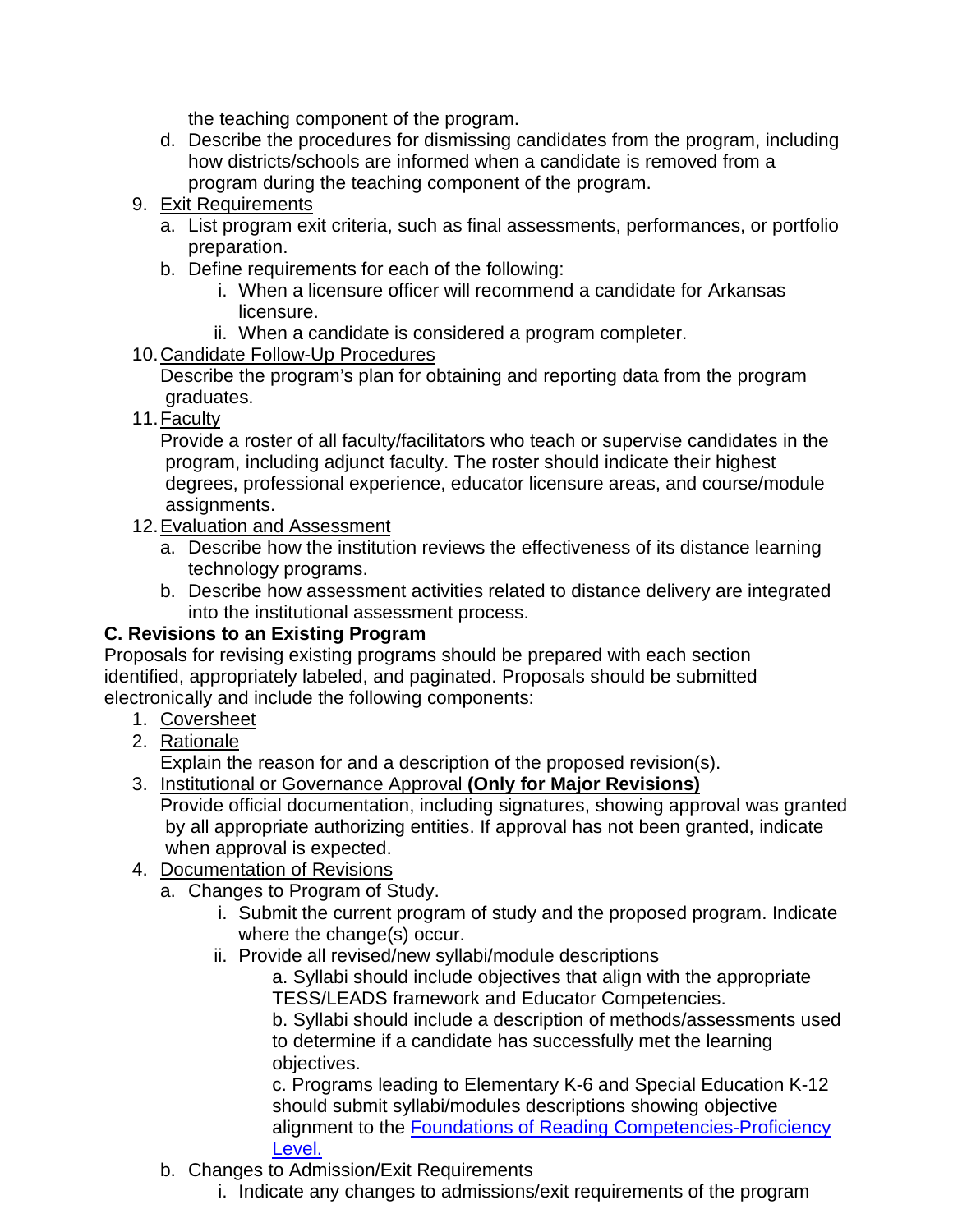### **D. Deletion of an Existing Program**

Proposals for program deletion should be prepared with each section identified, appropriately labeled, and paginated. Proposals should be submitted electronically and include the following components:

- 1. Cover Sheet
- 2. Rationale

Explain the reason for the proposed deletion.

- 3. Institutional or Governance Approval
	- i. Briefly describe the institution's educator preparation program deletion process.
	- ii. Provide official documentation, including signatures, showing approval of the deletion was granted by all appropriate authorizing entities outlined in 3.a. If approval has not been granted, indicate when approval is expected.
- 4. d. Transition Plan

If applicable, explain how candidates currently enrolled in the program will be accommodated.